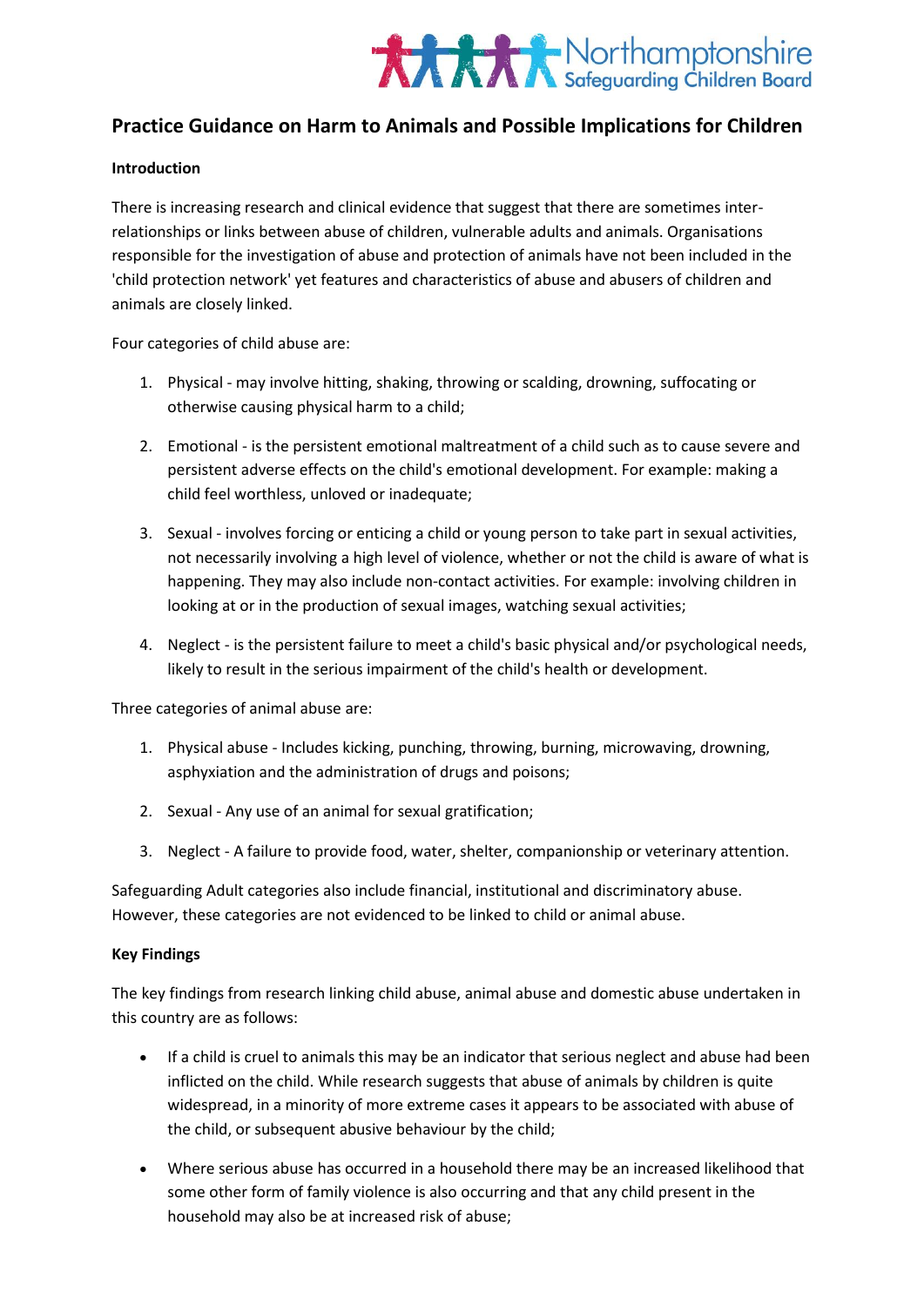# **XXXX** Northamptonshire

- Acts of animal abuse may in some circumstances be used to coerce, control and intimidate women and children to remain in, or be silent about, their abusive situation. The threat or actual abuse of an animal can prevent women leaving situations of domestic abuse;
- Sustained childhood cruelty to animals has been linked to increased likelihood of violent offending behaviour against people in adulthood;
- Where animals have been abused there may in some circumstances be an increased likelihood that the adults and children in the household will have been bitten or attacked by the abused animal;
- If a child exhibits extreme aggressive or sexualised behaviour towards an animal this may in some instances be associated with later abuse of other children or vulnerable adults unless the behaviour is recognised and treated.

Research suggests that animal abuse can be part of a constellation of family violence, which can include child abuse and domestic abuse. However this does not imply that children who are cruel to animals necessarily go on to be violent to adults and adults who abuse animals are not necessarily also violent to their partners and/or children. Effective investigation and assessment is key to determining whether there are any links between these factors and the possible risks to the safety and welfare of children, adults and animals.

It is essential that arrangements for cooperation and communication between statutory and voluntary organisations are developed and enhanced to ensure identification of risk factors that could have implications for the wellbeing and safety of children, vulnerable adults and animals.

## **Information Sharing**

Personal information can be disclosed lawfully if there is concern about the safety of a child or animal. As harming children and animals are potentially prosecutable offences, the Children Act 1989, 2004 and 2006, Data Protection and Crime and Disorder Act allow the sharing of confidential information without consent. Appropriate information sharing is crucial in enabling effective risk evaluation and helping compile as full a picture as possible is often achieved through linking fragments of information obtained from a variety of sources.

# **Reporting of Concerns**

Decisions as to whether or not concerns reach the threshold for statutory intervention are often a question of judgement for individual professionals. However there are risk factors that can be identified which need to be reported to appropriate agencies with statutory responsibilities for safeguarding children, adults and animals.

# **RSPCA referrals to Children's Social Care and/or Northamptonshire Police**

The RSPCA will notify the Northamptonshire Multi Agency Safeguarding Hub (MASH) and/ or Northamptonshire Police if any of the following are identified or strongly suspected:

- Child alone in a household and that child is of an age or apparent level of functioning that indicates they should be supervised by a responsible adult;
- Home conditions appear harmful to health and wellbeing of members of the household;